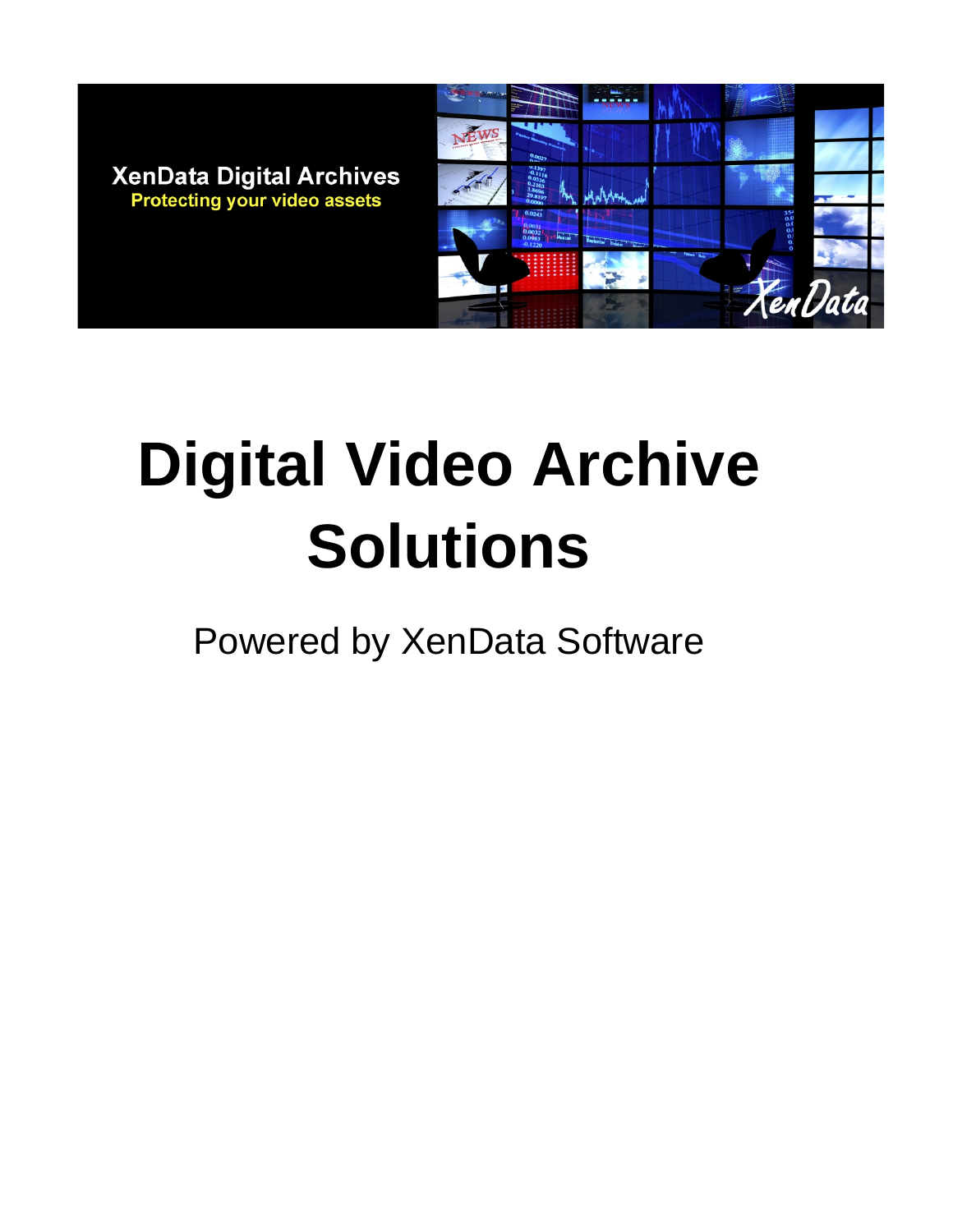### **At Last... Affordable Digital Archives**

Until recently, an automated digital video archive was expensive and required highly proprietary solutions. Consequently, most video archives still consist of shelves of Beta, VHS and DV tapes, making video assets much less accessible and hence less useful than they could otherwise be.



Today, even a large digital video archive can be fully automated at a reasonable cost using a robotic data tape library attached to a Windows server running XenData software. The solution meets the demanding requirements of the broadcast industry and other professional video applications.

### **Industry Standards Protect Your Investment**

Digital video archive solutions that run XenData software are totally non-proprietary, conforming to IT industry standards throughout. Our commitment to standards means that a digital video archive running XenData software delivers the following:

**Standard Windows File System** Nearline disk, nearline tape and offline tape cartridges are presented as a Windows logical drive letter. Video files are written to and retrieved from the archive as though from a standard magnetic disk drive. The digital archive accepts all file types, for example MPEG, AVI, MXF and presents them in a Windows file system.

**Industry Leading Tape Formats** The physical tape format may be LTO,DLT or SAlT- the leading formats in the IT industry.

**Tape Interchange File Format** The file format used to write to the tape is the industry standard TAR. This ensures that files may be read by <sup>a</sup> wide range of third party utilities and applications.

**Network protocols** The software is optimized for standard Windows network protocols and FTP file transfers.

**Industry standard file security** The file server integrates fully with the Microsoft Windows security model, based on Active Directory. This makes it easy to ensure that video file access is limited to authorized users.

Our strong adherence to industry standards means that the digital video archive will seamlessly interface with your changing standards-based digital infrastructure.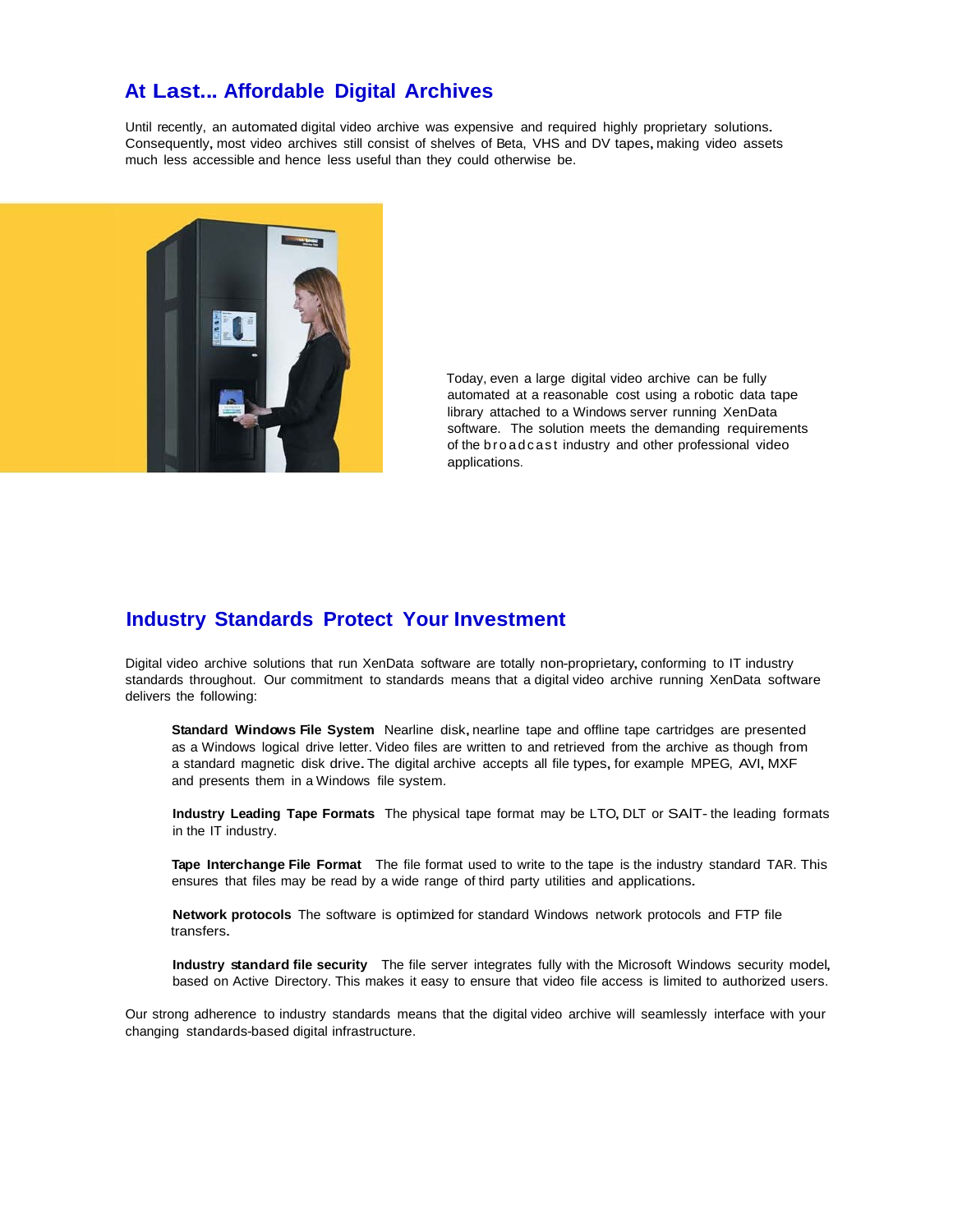## **Accessible Multi-Tiered Storage**

Many video facilities effectively have only two tiers of storage: very expensive 'On-Air' storage and video tapes held on the shelf. By introducing a digital video archive with multi-tiered storage into a video facility, its operations are transformed.The digital archive is <sup>a</sup> key element that enables the storage, cataloging, searching and retrieval of massive amounts of video media.

A digital video archive running XenData software enhances the tier 1 'On-Air' storage and replaces video tape with additional tiers of digital data storage:

- Tier 2 Nearline magnetic disk arrays
- Tier 3 Nearline data tapes held within the robotic tape library

XenData software also manages data tapes that have been exported from the tape library, creating <sup>a</sup> fourth offline tier of storage.This can be used for very infrequently accessed video files.

| <b>Archive Server Configuration</b><br>with Single Tape Library<br>$\overline{\bullet}$                                           | Data Tape Library<br>(Tier 3: Nearline data tape) |
|-----------------------------------------------------------------------------------------------------------------------------------|---------------------------------------------------|
| de la partie<br>File Server with RAID<br>running Windows 2003<br>F<br>& XenData Software<br>(Tier 2: nearline RAID)<br>FC or SCSI | Offline Data Tapes<br>(Tier 4)                    |
| LAN                                                                                                                               |                                                   |
| Clients -<br>Video Servers, NLEs, Digital Asset Management systems, etc.                                                          |                                                   |

# **XenData Software Functionality**

The use of a standard Windows file system interface means that the archive is easy to implement within your overall system architecture. Furthermore, it means that multiple applications can be simultaneously writing to and reading from the archive. Additional functionality includes:

**File Transfers at Many Times RealTime** Video files are transferred to and from the archive over the network at many times real-time. High speed transfers minimize workflow bottlenecks which is especially useful in broadcast facilities.The solution is optimized for FTP and standard Windows network transfers.

**Partial File Restore for All File Types** The solution supports partial retrieval of large video files of all types. When partial files are requested, the tape is driven rapidly to the beginning of the required section and only the requested fragments of a file are retrieved.

**Manages Nearline Disk, Nearline Tape, and Offline** The administrator defines policies for RAID caching that can be tailored to the different file types and folders.For example, proxies may be retained permanently on nearline magnetic disk while high resolution video files are held only on data tape.

**Data Protection via Tape Replication** The software automatically generates replica tape cartridges that may be exported from the library for off-site retention. The system can be rapidly rebuilt from tape in case of disaster recovery.